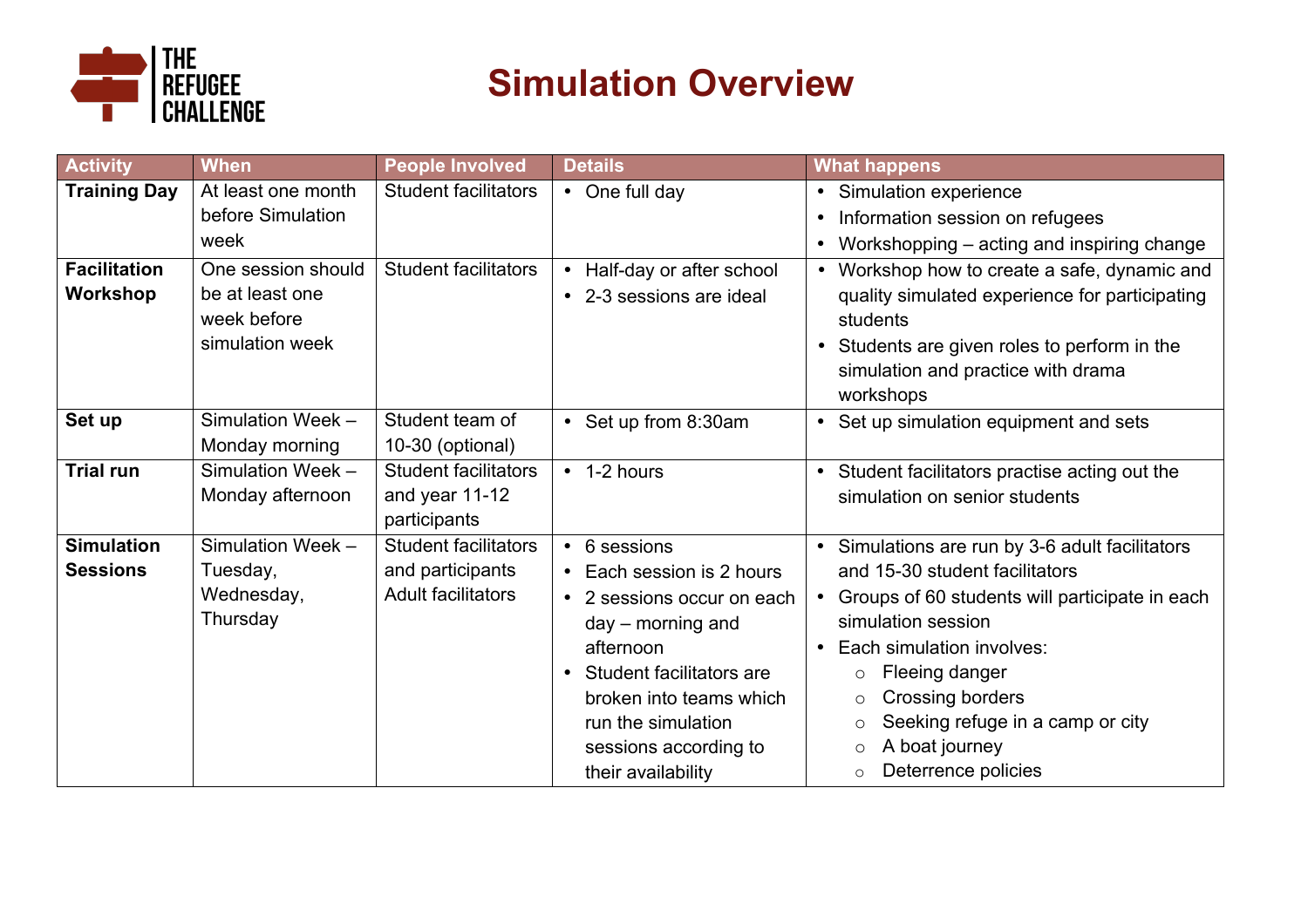

## **Simulation Overview**

| <b>Activity</b>                   | <b>When</b>                                             | <b>People Involved</b>                             | <b>Details</b>                                                                                           | <b>What happens</b>                                                                                                                                                                                                                                                                                                                                          |
|-----------------------------------|---------------------------------------------------------|----------------------------------------------------|----------------------------------------------------------------------------------------------------------|--------------------------------------------------------------------------------------------------------------------------------------------------------------------------------------------------------------------------------------------------------------------------------------------------------------------------------------------------------------|
| <b>Debrief</b><br><b>Sessions</b> | Simulation Week -<br>Tuesday,<br>Wednesday,<br>Thursday | Student facilitators.<br>participants,<br>teachers | • 30 minute sessions<br>Debriefs occur after each<br>simulation session (part<br>of the 2 hour sessions) | Debriefs allows participants to reflect on their<br>own journey, meet the characters of the<br>simulation, and learn about real issues faced<br>by millions of people in refugee-like situations<br>around the world.<br>It's also an opportunity to discuss how<br>participants can take what they've learnt and<br>inspire positive change in their world. |
| Pack up                           | <b>Simulation Week -</b><br>Friday                      | Student team<br>(optional)                         |                                                                                                          | Pack up equipment                                                                                                                                                                                                                                                                                                                                            |
| <b>Celebration</b><br>event       | 1-4 weeks after<br><b>Simulation Week</b>               | Student and adult<br><b>facilitators</b>           | • Half day or after school                                                                               | Debrief about the project; reflect on the<br>challenges and the positive impact of the<br>program, and to celebrate their hard work.<br>Students receive certificates for their<br>contribution<br>Future plans for inspiring positive change can<br>also be discussed here.                                                                                 |